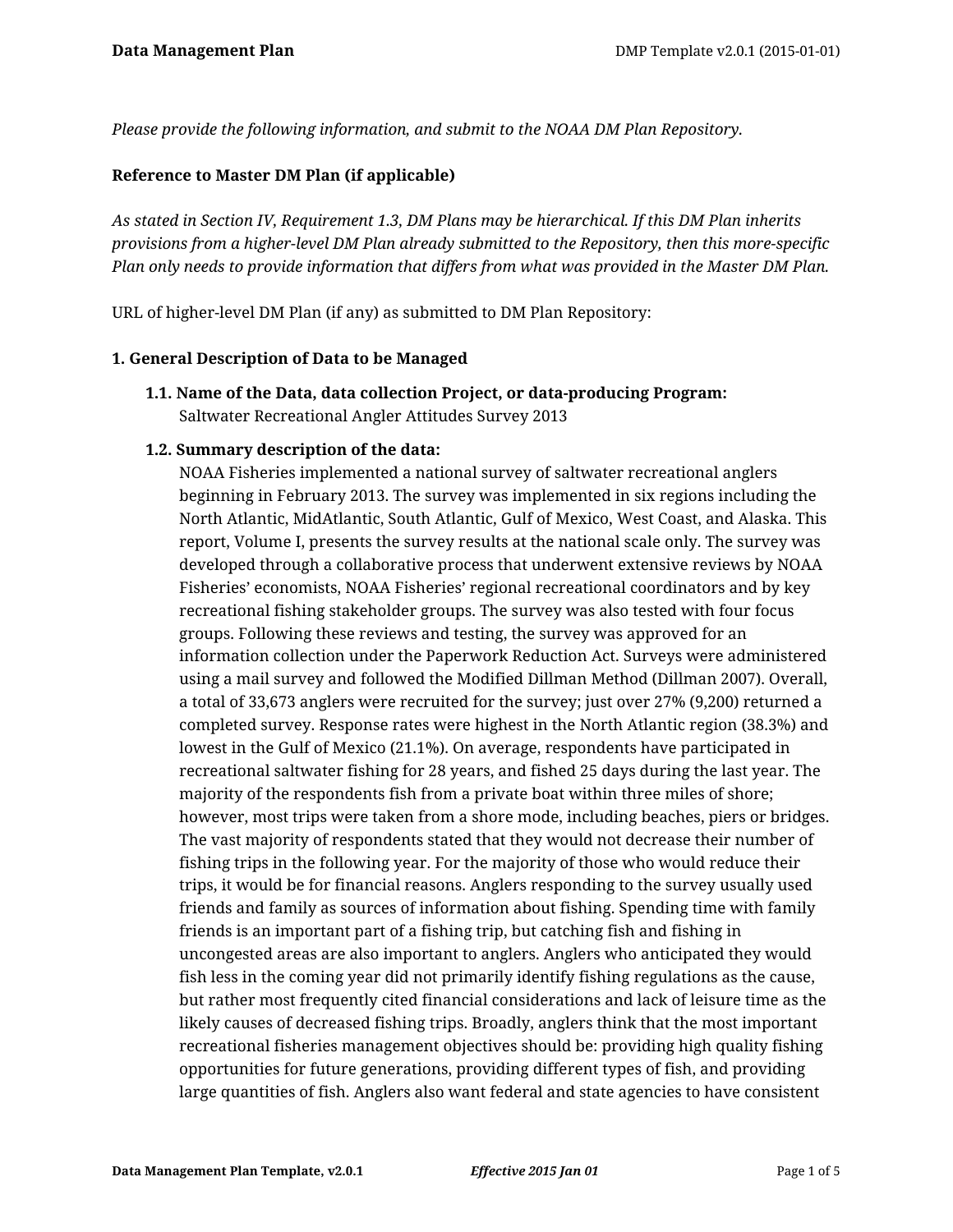and simple regulations. While providing substantial numbers of fish to catch and providing species diversity were rated as important for most anglers, only about half of the respondents were satisfied with how recreational fisheries management addresses these issues. The most important management strategies that recreational fisheries should focus upon are: providing enough fish for recreational fishermen, incorporating stakeholder interests in the policy process, and monitoring and enforcing recreational fishing regulations. When designing specific management regulations, anglers tended to prefer management measures such as restoring habitat, establishing minimum size limits, and providing artificial habitat.

- **1.3. Is this a one-time data collection, or an ongoing series of measurements?** One-time data collection
- **1.4. Actual or planned temporal coverage of the data:** 2013
- **1.5. Actual or planned geographic coverage of the data:** National

## **1.6. Type(s) of data:**

*(e.g., digital numeric data, imagery, photographs, video, audio, database, tabular data, etc.)* Document (hardcopy)

## **1.7. Data collection method(s):**

*(e.g., satellite, airplane, unmanned aerial system, radar, weather station, moored buoy, research vessel, autonomous underwater vehicle, animal tagging, manual surveys, enforcement activities, numerical model, etc.)*

## **1.8. If data are from a NOAA Observing System of Record, indicate name of system:**

**1.8.1. If data are from another observing system, please specify:**

## **2. Point of Contact for this Data Management Plan (author or maintainer)**

**2.1. Name:**

Kristy A Wallmo

**2.2. Title:**

Metadata Contact

## **2.3. Affiliation or facility:**

## **2.4. E-mail address:**

kristy.wallmo@noaa.gov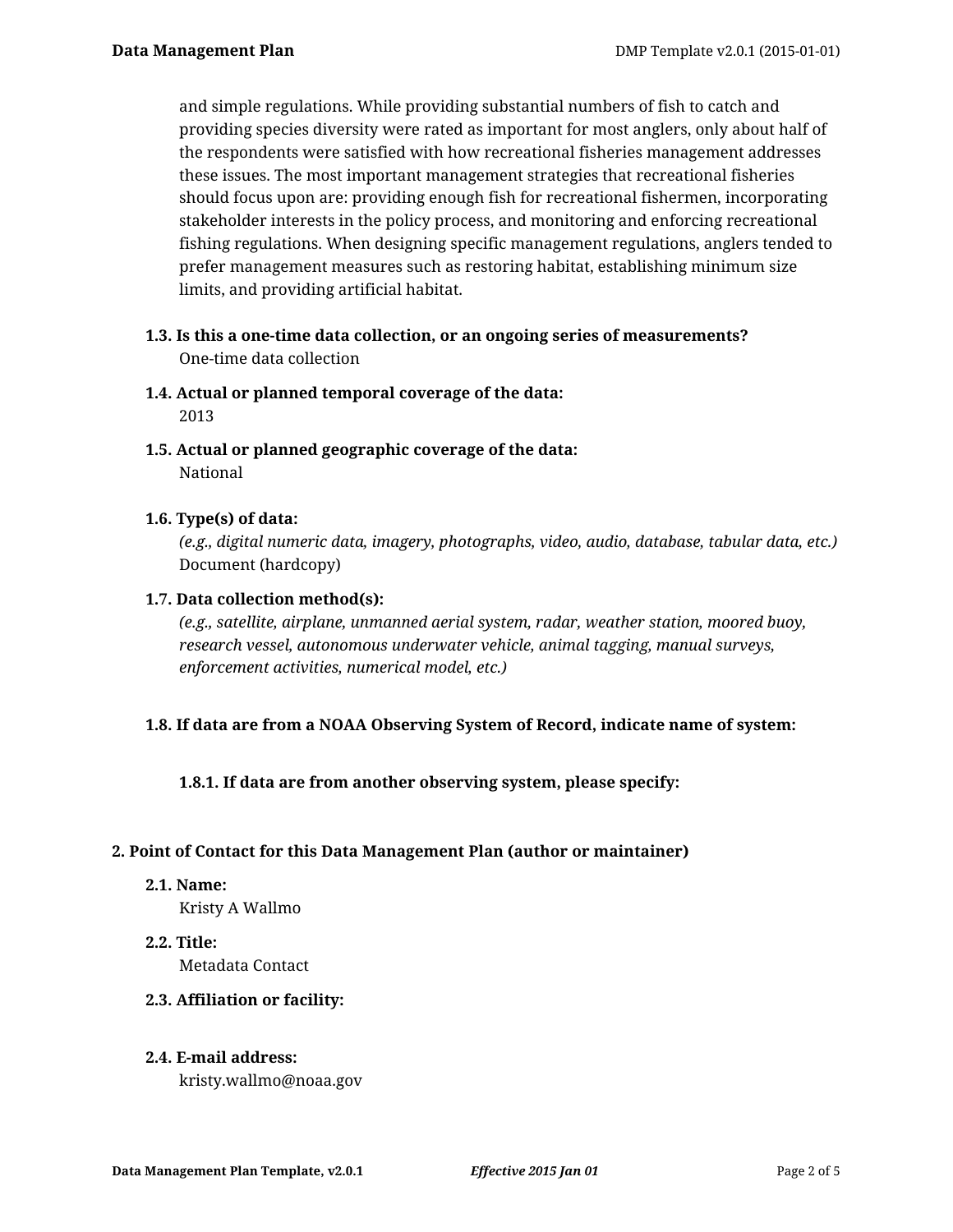### **2.5. Phone number:**

301-427-8190

### **3. Responsible Party for Data Management**

*Program Managers, or their designee, shall be responsible for assuring the proper management of the data produced by their Program. Please indicate the responsible party below.*

### **3.1. Name:**

Kristy A Wallmo

**3.2. Title:** Data Steward

### **4. Resources**

*Programs must identify resources within their own budget for managing the data they produce.*

**4.1. Have resources for management of these data been identified?** No

# **4.2. Approximate percentage of the budget for these data devoted to data management ( specify percentage or "unknown"):**

Unknown

## **5. Data Lineage and Quality**

*NOAA has issued Information Quality Guidelines for ensuring and maximizing the quality, objectivity, utility, and integrity of information which it disseminates.*

## **5.1. Processing workflow of the data from collection or acquisition to making it publicly accessible**

*(describe or provide URL of description):* Lineage Statement: Data collected from a survey instrument

**5.1.1. If data at different stages of the workflow, or products derived from these data, are subject to a separate data management plan, provide reference to other plan:**

**5.2. Quality control procedures employed (describe or provide URL of description):** Focus groups conducted to ensure unbiased instrument, QA/QC check at data entry, Peer review results

### **6. Data Documentation**

*The EDMC Data Documentation Procedural Directive requires that NOAA data be well documented, specifies the use of ISO 19115 and related standards for documentation of new data, and provides links to resources and tools for metadata creation and validation.*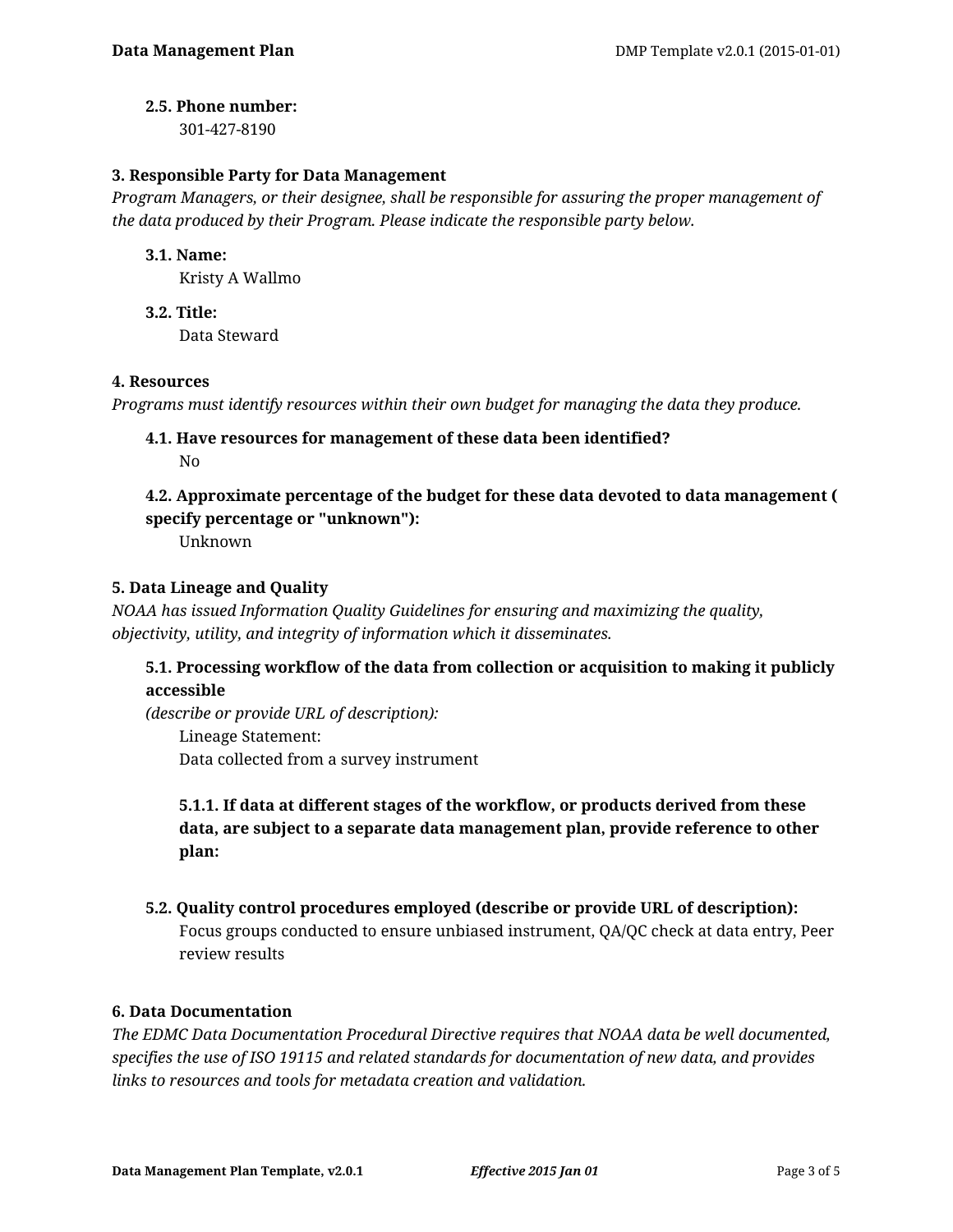## **6.1. Does metadata comply with EDMC Data Documentation directive?** No

- **6.1.1. If metadata are non-existent or non-compliant, please explain:** Missing/invalid information:
	- 1.7. Data collection method(s)
- **6.2. Name of organization or facility providing metadata hosting:** NMFS Office of Science and Technology
	- **6.2.1. If service is needed for metadata hosting, please indicate:**
- **6.3. URL of metadata folder or data catalog, if known:**

https://www.fisheries.noaa.gov/inport/item/26256

## **6.4. Process for producing and maintaining metadata**

*(describe or provide URL of description):*

Metadata produced and maintained in accordance with the NOAA Data Documentation Procedural Directive: https://nosc.noaa.gov/EDMC/DAARWG/docs/EDMC\_PD-Data\_Documentation\_v1.pdf

## **7. Data Access**

*NAO 212-15 states that access to environmental data may only be restricted when distribution is explicitly limited by law, regulation, policy (such as those applicable to personally identifiable information or protected critical infrastructure information or proprietary trade information) or by security requirements. The EDMC Data Access Procedural Directive contains specific guidance, recommends the use of open-standard, interoperable, non-proprietary web services, provides information about resources and tools to enable data access, and includes a Waiver to be submitted to justify any approach other than full, unrestricted public access.*

**7.1. Do these data comply with the Data Access directive?**

No

**7.1.1. If the data are not to be made available to the public at all, or with limitations, has a Waiver (Appendix A of Data Access directive) been filed?** No

**7.1.2. If there are limitations to public data access, describe how data are protected from unauthorized access or disclosure:**

Person can request the data. All confidential information must be stripped before data access is granted.

**7.2. Name of organization of facility providing data access:**

NMFS Office of Science and Technology (OST)

**7.2.1. If data hosting service is needed, please indicate:** Yes